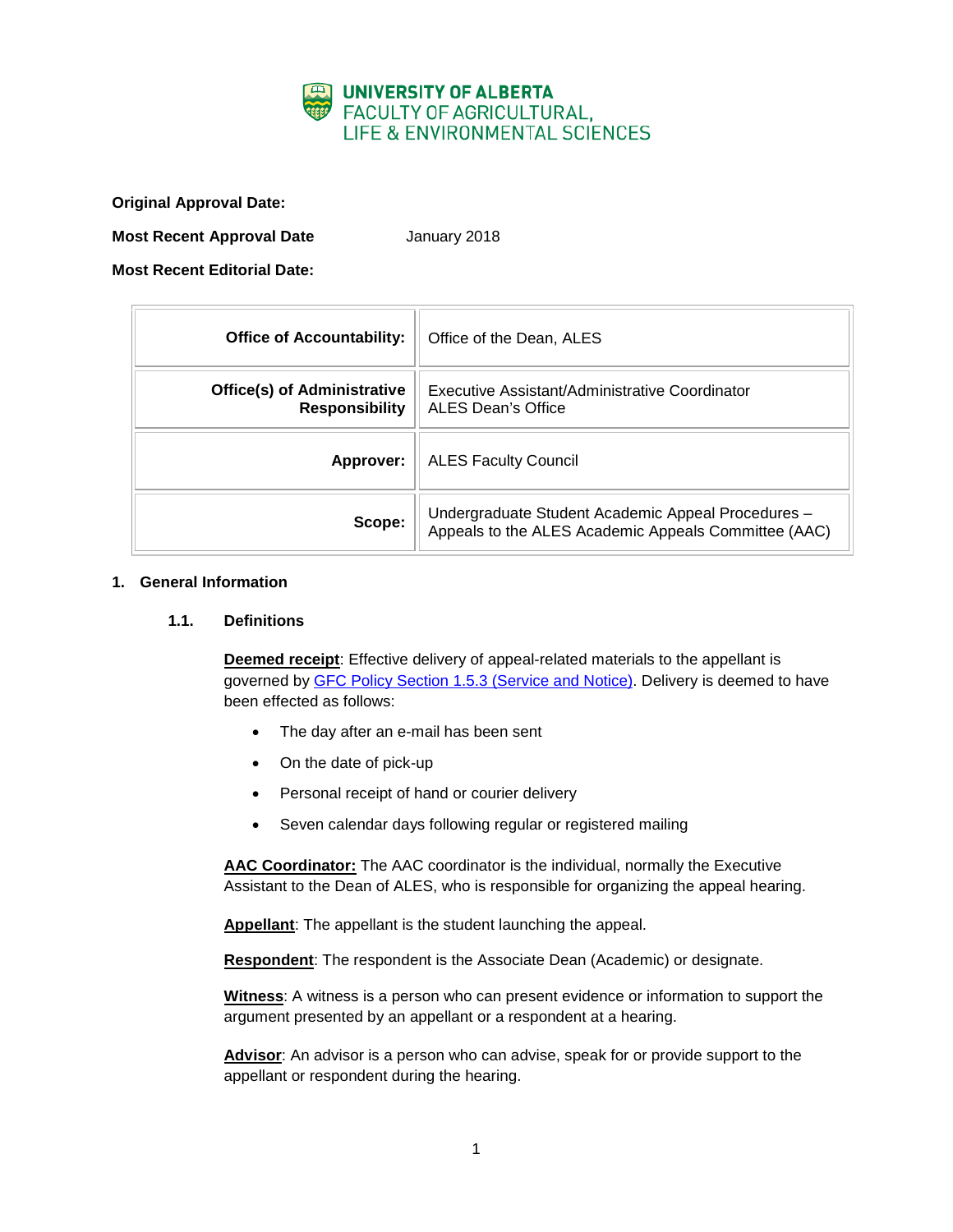

**Appeal Hearing Panel**: The academic staff members and student representative chosen from the Academic Appeals Committee (AAC) to hear the student's appeal.

**Working Day**: A working day is defined as a day on which University of Alberta offices are open.

**First Appeal**: an initial appeal submitted to the Associate Dean (Academic).

# **1.2. Decisions that can be appealed to the AAC**

AAC only hears appeals from undergraduate students who have had a First Appeal denied by the Associate Dean (Academic). The following decisions related to undergraduate programs can be appealed to the AAC:

- Academic standing
- Denial of recommendation for graduation
- Final examination mark
- Final course grade

## **1.3. Appeal Deadlines**

The student must submit a written appeal to the AAC **within 14 calendar days** of the deemed receipt of the written decision of the Associate Dean (Academic) denying the First Appeal.

### **1.4. Appeal Communications**

All written communication will normally be via email, although students have the option of communicating in person or by mail as well. All email will be sent to the student's ualberta.ca e-mail account. Email from the student must also come from their ualberta.ca account.

### **2. Appeal Submissions**

The student's appeal letter and supporting documents may be submitted in person, by mail, or via email. Email submissions must be sent from the student's ualberta.ca email address.

Appeals must be submitted in writing by the student to:

AAC Coordinator Faculty of Agricultural, Life and Environmental Sciences 2-06 Agriculture/Forestry Centre University of Alberta Edmonton, Alberta Canada T6G 2P5 Email: aac.ales@ualberta.ca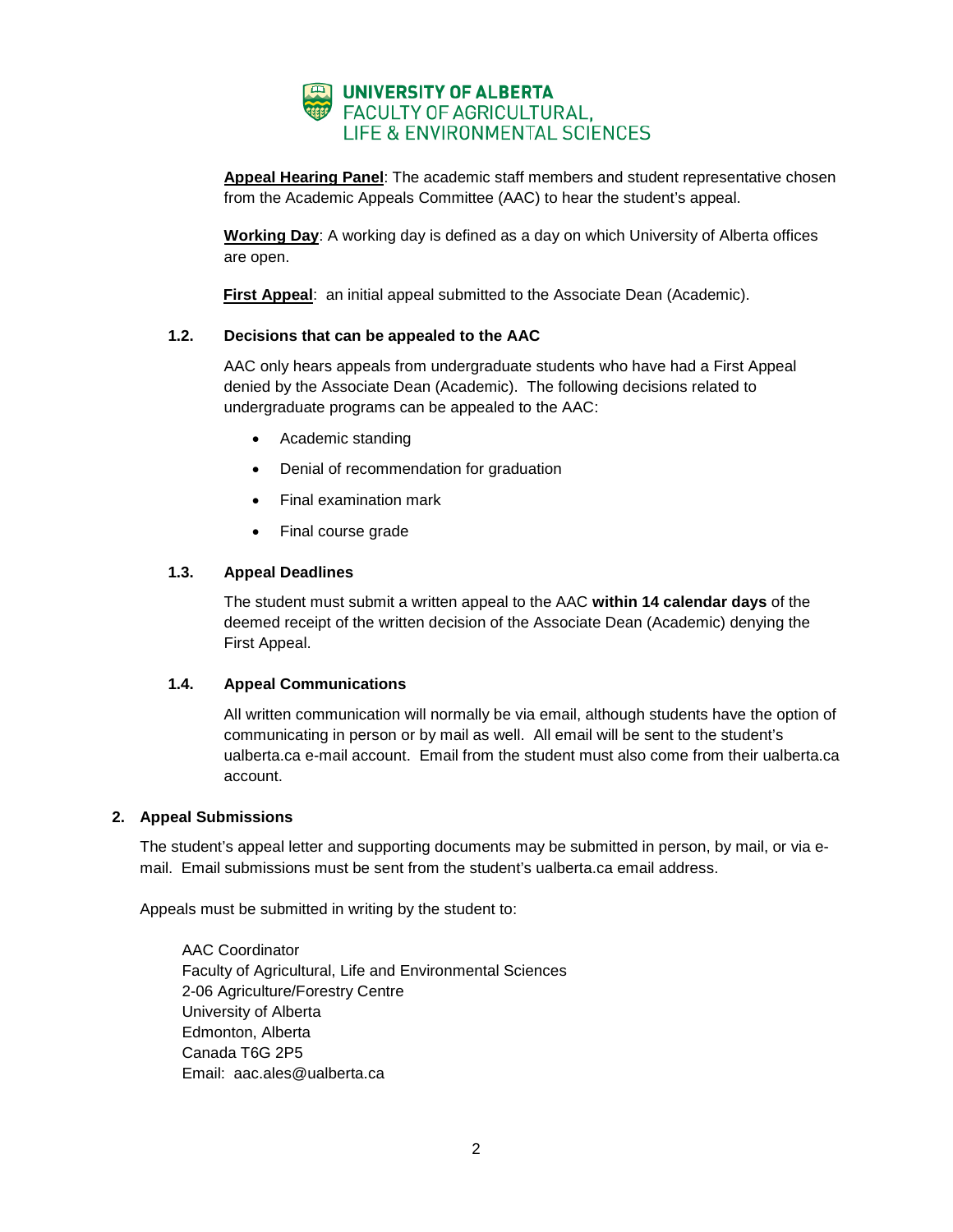

# **2.1. Appeal Content**

The student's written appeal letter should be directed to the Chair of the AAC Hearing Panel, and should contain the following information, as relevant to the specific appeal:

- A clear statement of the decision, concern or issue in dispute
- The grounds for the appeal, which should be based on one or more of the following:
	- o Procedural error
	- o Failure to consider all factors presented relevant to the decision petitioned
	- o Bias or discrimination against the student
- Details of the remedy sought
- An explanation of relevant details associated with the appeal
- An indication of supplementary information being provided in support of the appeal; if new information is provided which was not disclosed in the First Appeal, an explanation must be given as to why it was not provided for the First Appeal
- Name of the person who will speak on behalf of the student, should the student be unable to attend the hearing
- Names of any advisors or witnesses who will attend the hearing with the student
- University of Alberta student identification number
- Student mailing address, telephone number, and email address
- Signature of the student (when hard copy appeal submitted)

When appropriate, supplementary information may be included with the written appeal letter. This may include, but is not limited to, the following:

- Medical certificate
- Copy of a death certificate, obituary or funeral program
- Copy of course assignments, exams

**Assistance in submitting appeals is available from the Office of the Student Ombuds (2-702 SUB, 780-492-4689). Appellants are advised to consult with the Student Ombuds prior to submission of their appeal.**

### **3. Hearing Preparation Procedures**

- **3.1. Responsibilities of the Student (Appellant)**
	- Provide the AAC Coordinator with a written appeal letter that includes all required components and supporting documentation (as specified in 2.1 above) by the deadline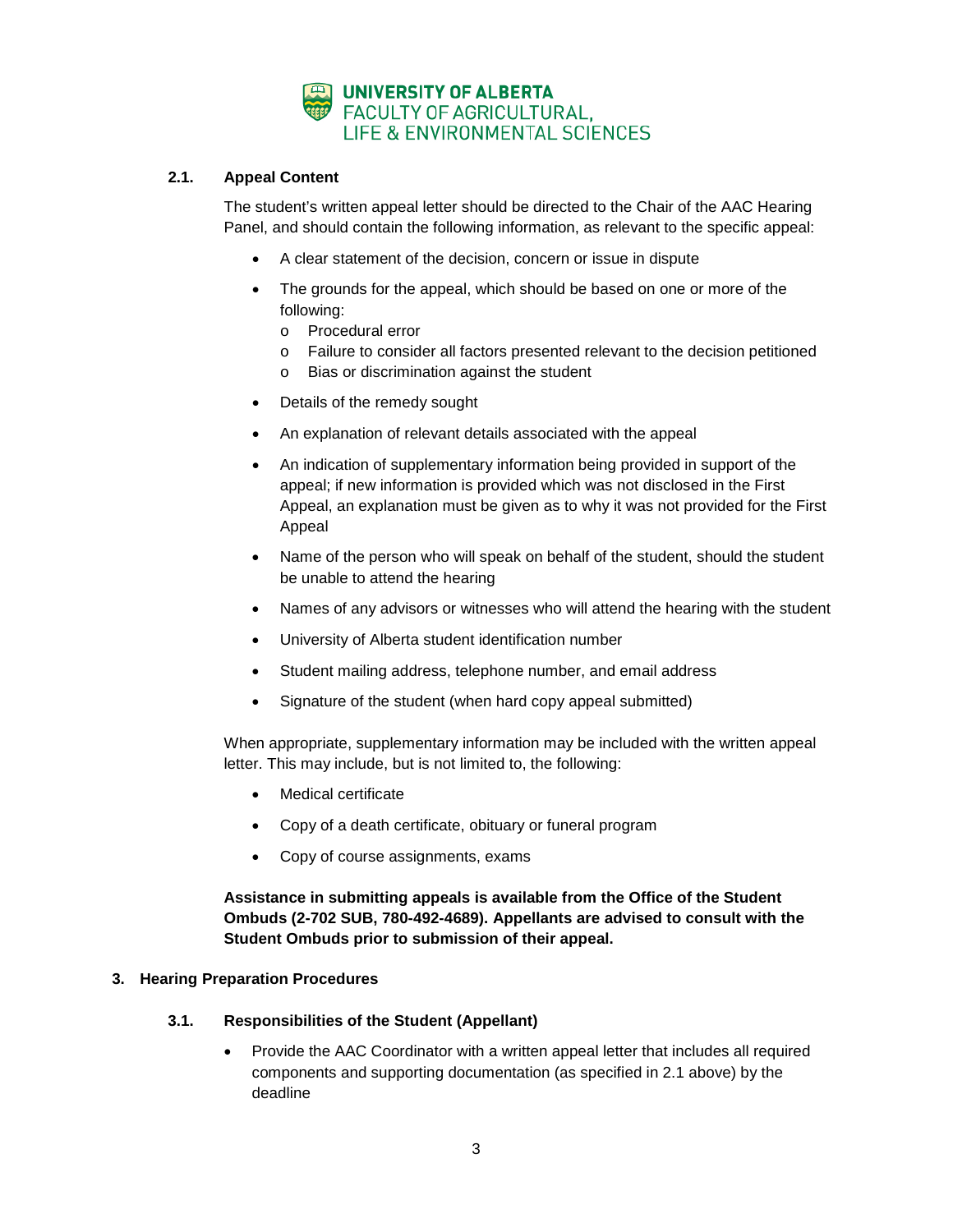

- At least two working days prior to the hearing, confirm the following to the AAC Coordinator:
	- o Whether the student will attend the hearing or send a designate
	- o The names of advisors or witnesses
- Ensure witnesses and advisors are informed of the hearing date and time

## **3.2. Responsibilities of the AAC Coordinator**

- Receive the written appeal
- Check the appeal submission for completeness if the appeal request is incomplete the AAC Coordinator will refer the appeal back to the student for completion and remind the student that assistance in appeal preparation is available through the Office of the Student Ombuds
- If the appeal submission is deemed complete, set a date for the hearing
- Inform the student and respondent of the hearing date
- If the hearing date is less than 14 calendar days away, inform the student and respondent of their right for 14 calendar days notice and ask if they agree to waive the requirement for 14 calendar days notice; if the student or respondent request 14 calendar days notice, select the next available date
- Select the Appeal Hearing Panel; normally the panel will be selected based on availability of AAC members; potential bias will be taken into account when selecting panel members.
- When the hearing date and Panel membership are confirmed:
	- o Inform the student and respondent of the Appeal Hearing Panel membership
	- o Ensure that the written response to the appeal from the respondent is provided in a timely manner and forwarded to the student
	- o Ask the student and respondent if they have further information to add; remind them there is a full exchange of information between the appellant and respondent and documentation must be received two working days prior to the hearing
- Remind the student and respondent of their right to bring advisors or witnesses to the hearing
- Ensure that all information and documentation relevant to the appeal is forwarded to the student, respondent, and Appeal Hearing Panel, at least two working days prior to the hearing date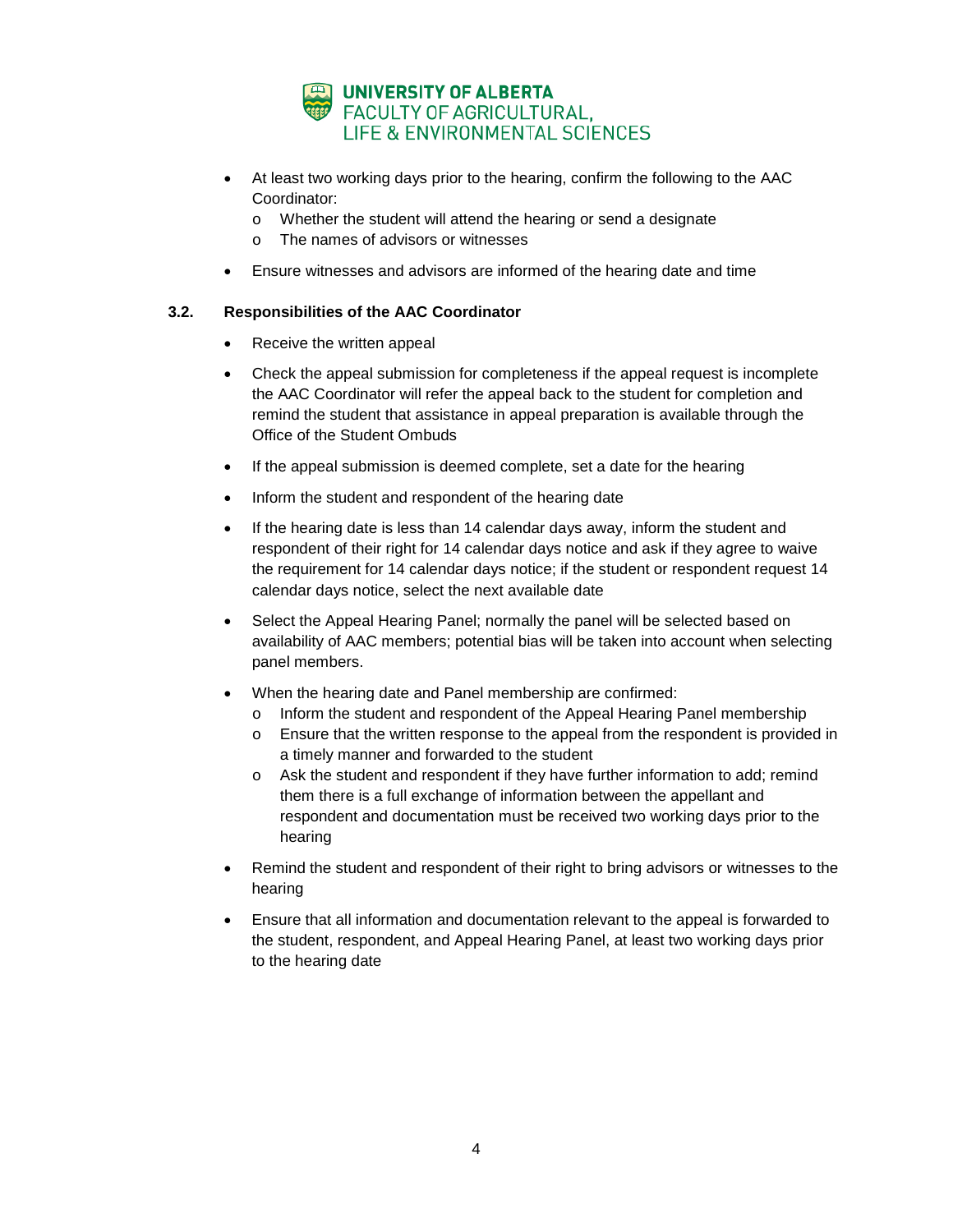

# **3.3. Responsibilities of the Associate Dean (Academic) or Designate (Respondent)**

- At least two working days prior to the hearing, provide the following to the ALES AAC Coordinator:
	- o A written response to the student's appeal
	- o Confirmation of whether the Associate Dean (Academic) will attend the hearing or send a designate
	- o Names of advisors or witnesses
- Ensure witnesses and advisors are informed of the hearing date and time

# **4. The Appeal Hearing Panel**

# **4.1. Membership of the Appeal Hearing Panel**

For each appeal hearing the ALES AAC Coordinator will contact members of the AAC concerning availability and will appoint an Appeal Hearing Panel to be constituted as follows:

- Select a member of AAC to serve as Chair of the Hearing Panel
- Select two academic staff members of the AAC
- Select one ALES undergraduate student from student members of the AAC; if none of the student members of AAC are available, a student will be recruited by the AAC Coordinator with assistance (when available) from the Faculty of ALES Undergraduate Association (FAUnA)

# **4.2. Responsibilities of the Appeal Hearing Panel Chair**

- Chairs the appeal hearing
- Ensures proper procedures are maintained and due process followed throughout the appeal
- Ensures both the respondent and appellant have sufficient time to present their case
- Ensures that proper procedures are maintained and due process followed in making a decision regarding the appeal and communicating that decision

# **5. The Appeal Hearing**

# **5.1. Hearing Rules**

- The committee is not bound by rules of evidence or procedures applicable to courts of law
- The Panel Chair will ensure proper procedures are followed
- A quorum shall consist of the Panel Chair and two other Panel members
- Hearings shall be private and confidential; existing University policies and procedures on confidentiality shall be observed
- The appellant, respondent and committee may call and question witnesses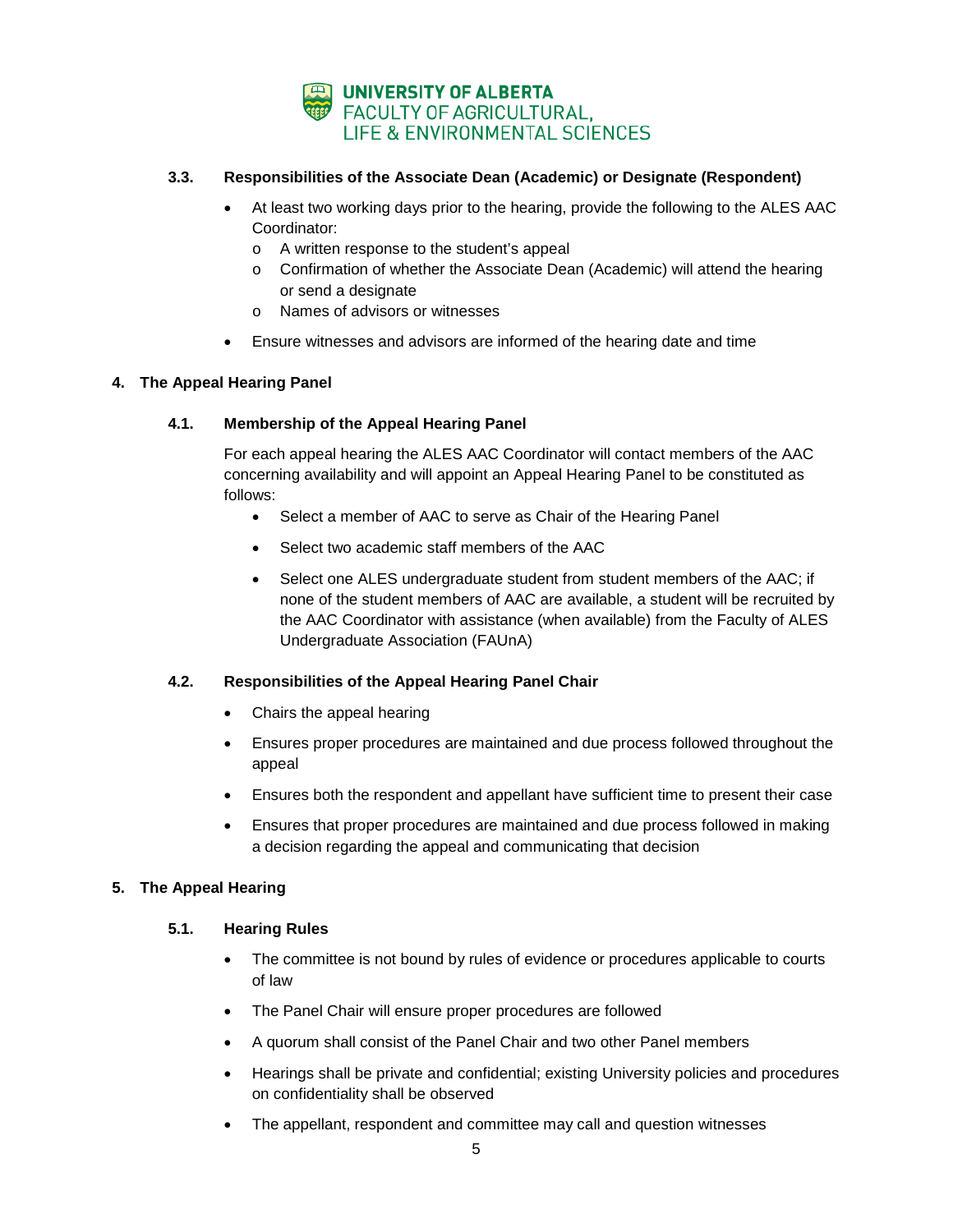

- The appellant and respondent may be accompanied by advisors
- All documents, materials, e-mail messages, etc. relative to the appeal will be made available to all parties
- All materials introduced at the hearing must be relevant to the issues before the committee
- Only the Appeal Hearing Panel members shall be present when reaching a final decision

## **5.2. Hearing Procedures**

- The Panel Chair will begin the hearing by:
	- $\circ$  Calling the appellant, respondent and advisors into the hearing room at the same time
	- o Introducing the hearing panel to the appellant, respondent and advisors
	- o Summarizing procedures for the hearing and for communication of the decision
	- o Reviewing material received by the hearing panel, respondent and appellant
	- $\circ$  Instructing the hearing panel members that no discussion of the case is to occur outside the hearing room or when anyone concerned with the hearing is not present in the room
	- o Informing that anyone may ask questions about procedure at any time
- This is followed by opening statements and questions:
	- o Opening statement by appellant (and/or advisor)
	- o Opening statement by respondent (and/or advisor)
	- o Questions from each hearing panel member to the appellant and respondent
	- o Questions from the appellant (and/or advisor) to the respondent and to the hearing panel
	- o Questions from the respondent (and/or advisor) to the appellant and to the hearing panel
- The Panel Chair then calls in appellant's witnesses (if any) individually. For each witness, the following process is followed:
	- o The witness gives evidence
	- $\circ$  Questions from the appellant (and/or advisor) to the appellant's witness
	- o Questions from the respondent (and/or advisor) to the appellant's witness
	- o Questions from the hearing panel to the appellant's witness
	- o Panel Chair asks appellant's witness to leave the hearing room
- The Panel Chair then calls in respondent's witnesses (if any) individually). For each witness, the following process is followed:
	- o The witness gives evidence
	- o Questions from the respondent (and/or advisor) to the respondent's witness
	- o Questions from the appellant (and/or advisor) to the respondent's witness
	- o Questions from the hearing panel to the respondent's witness
	- o Panel Chair asks respondent's witness to leave the hearing room